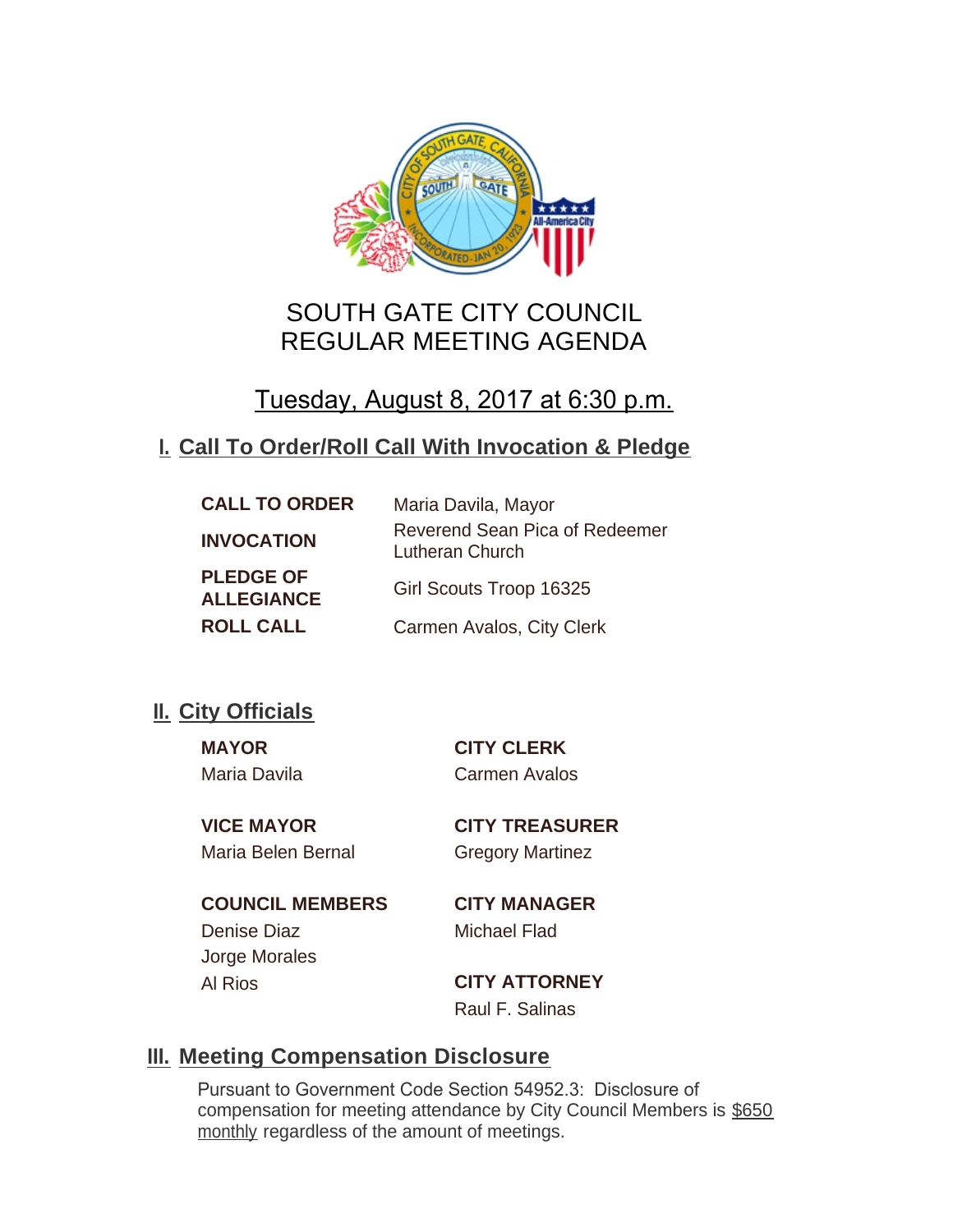## **IV. Public Hearings**

## **1. Ordinance Granting LT Pipeline, Inc., A Ten-Year Term Franchise**

The City Council will conduct a Public Hearing to consider waiving the reading in full and introducing an **Ordinance** *granting a ten* (10) year franchise to LT Pipeline, Inc., a California Corporation, to lay and use pipelines and appurtenances in, on, along, across, upon and under the public streets, as the same now or may hereafter exist, within the City for the purpose of transmitting and distributing oil or products thereof, for any lawful purpose. (PW)

Documents:

## [ITEM 1 REPORT 08082017.PDF](http://ca-southgate.civicplus.com/AgendaCenter/ViewFile/Item/4644?fileID=10352)

## **Comments From The Audience V.**

During this time, members of the public and staff may address the City Council regarding any items within the subject matter jurisdiction of the City Council. Comments from the audience will be limited to five (5) minutes per speaker; unless authorized by the Mayor, the time limit may not be extended by utilizing another member's time. There will be no debate or action on items not listed on the agenda unless authorized by law.

Note: The City Council desires to provide all members of the public with the opportunity to address the Council. Nevertheless, obscene language, comments intended to disrupt or interfere with the progress of the meeting or slanderous comments will not be tolerated and may result in ejection and/or may constitute a violation of South Gate Municipal Code Section 1.04.110.

## **Reports And Comments From City Officials VI.**

During this time, members of the City Council will report on matters pertaining to their service on various intergovenmental boards and commissions as a representative of the City pursuant to Assembly Bill 1234. City Council Members will also have an opportunity to comment on matters not on the agenda.

Following the City Council Members, reports and comments will be heard by the City Clerk, City Treasurer, City Manager and Department Heads.

## **Consent Calendar Items VII.**

Agenda Items **2, 3, 4, 5, 6, 8, 9, 10, 11 and 12** are consent Calendar Items. All items including Ordinances, Resolutions and Contracts, may be approved by adoption of the Consent Calendar, individually and collectively by one (1) motion. There will be no separate discussion of these items unless Members of the City Council, the public, or staff request that specific items be removed from the Consent Calendar for separate discussion and action.

Any Motion to introduce or adopt an Ordinance on the Consent Calendar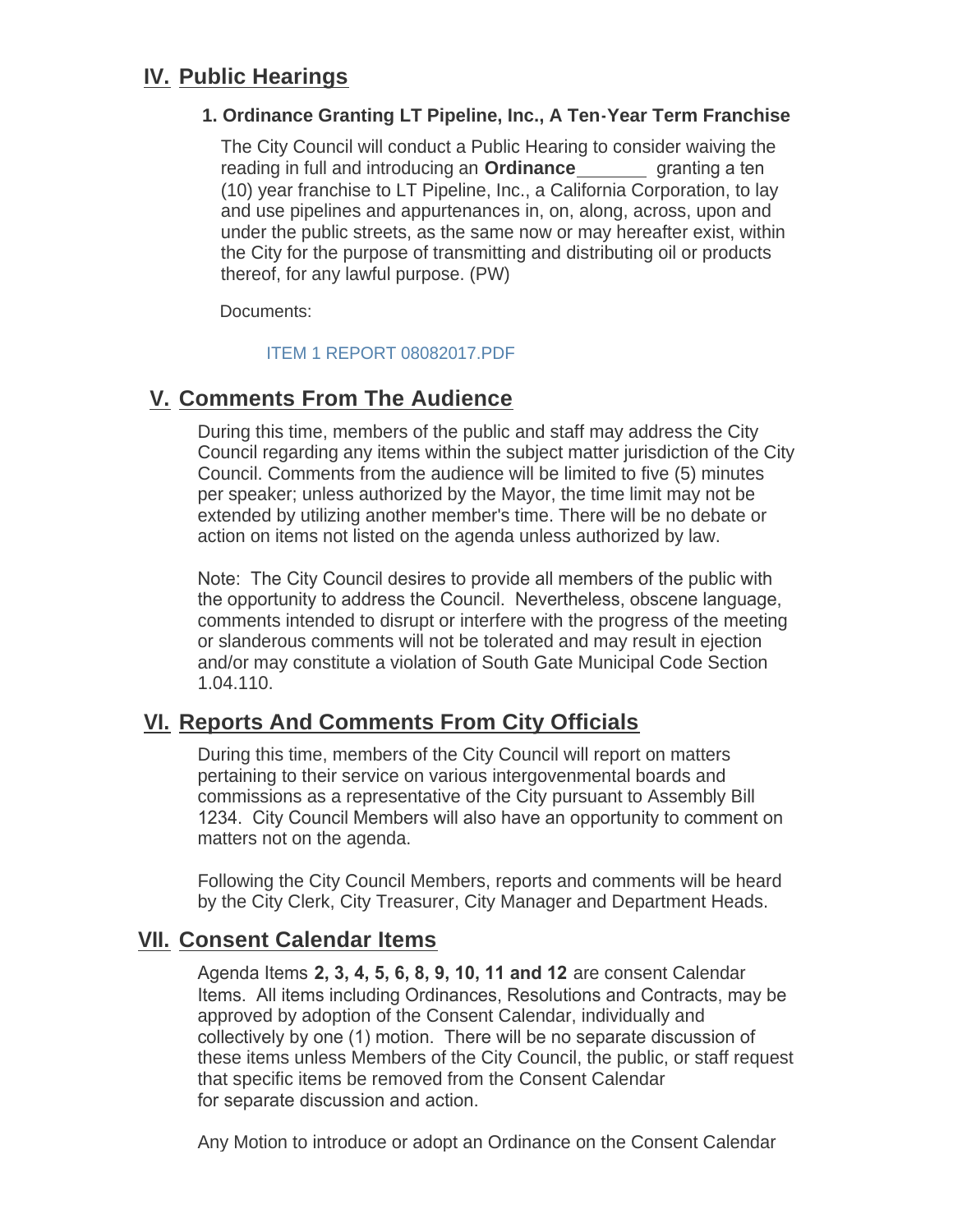$A_{\rm eff}$  Motion to introduce or adopt an  $\mathcal{A}_{\rm eff}$  and  $\mathcal{A}_{\rm eff}$  and  $\mathcal{A}_{\rm eff}$ shall be: (1) a motion to waive the reading of the Ordinance and introduce the Ordinance or (2) a motion to waive the reading of the Ordinance and adopt the Ordinance, as appropriate.

## **2. Resolution Accepting Receipt Of Payment Of Recapitalization Of The Azalea Regional Shopping Center**

The City Council will consider: (ADMIN)

a. Ratifying the actions taken by City staff in tendering a letter dated on or about May 31, 2017, accepting Primestor Development's, Inc., offer as stated in its letter dated April 5, 2017;

b. Adopting a **Resolution \_\_\_\_\_\_** accepting receipt of payment from a recapitalization of the azalea Regional Shopping Center;

c. Authorizing the City Manager to accept and deposit the approximate sum of \$5,046,948 into the City's General Fund, subject to certain closing adjustments with the understanding that said funds are and will remain unappropriated pending further action by the City Council; and

d. Authorizing the City Manager, or his designee, to execute all related documentation, in a form acceptable to the City Attorney.

Documents:

### [ITEM 2 REPORT 08082017.PDF](http://ca-southgate.civicplus.com/AgendaCenter/ViewFile/Item/4645?fileID=10353)

## **3. Resolution Designating Voting Delegates For The 2017 League Of California Cities Annual Conference**

The City Council will consider adopting a **Resolution \_\_\_\_\_\_**  designating City Council Member Jorge Morales to serve as the City's voting delegate and Mayor Maria Davila as the City's alternate voting delegate at the 2017 League of California Cities Annual Conference September 13 through 15, 2017. (ADMIN)

Documents:

### [ITEM 3 REPORT 08082017.PDF](http://ca-southgate.civicplus.com/AgendaCenter/ViewFile/Item/4646?fileID=10354)

## **4. Resolution Appointing City Staff To Serve On The LA Gateway Region Integrated Regional Water Management Governing Board**

The City Council will consider adopting a **Resolution**  appointing the Director of Public Works/City Engineer Arturo Cervantes as the Primary Board Member, and Water Division Manager Christopher Castillo, Senior Engineer Gladis Deras and Assistant Engineer Guillermo Petra as the Alternate Board Members to serve on the Los Angeles Gateway Region Integrated Regional Water Management Joint Powers Authority (GWMA) Governing Board for a two-year term beginning October 1, 2017 through September 30, 2019. (PW)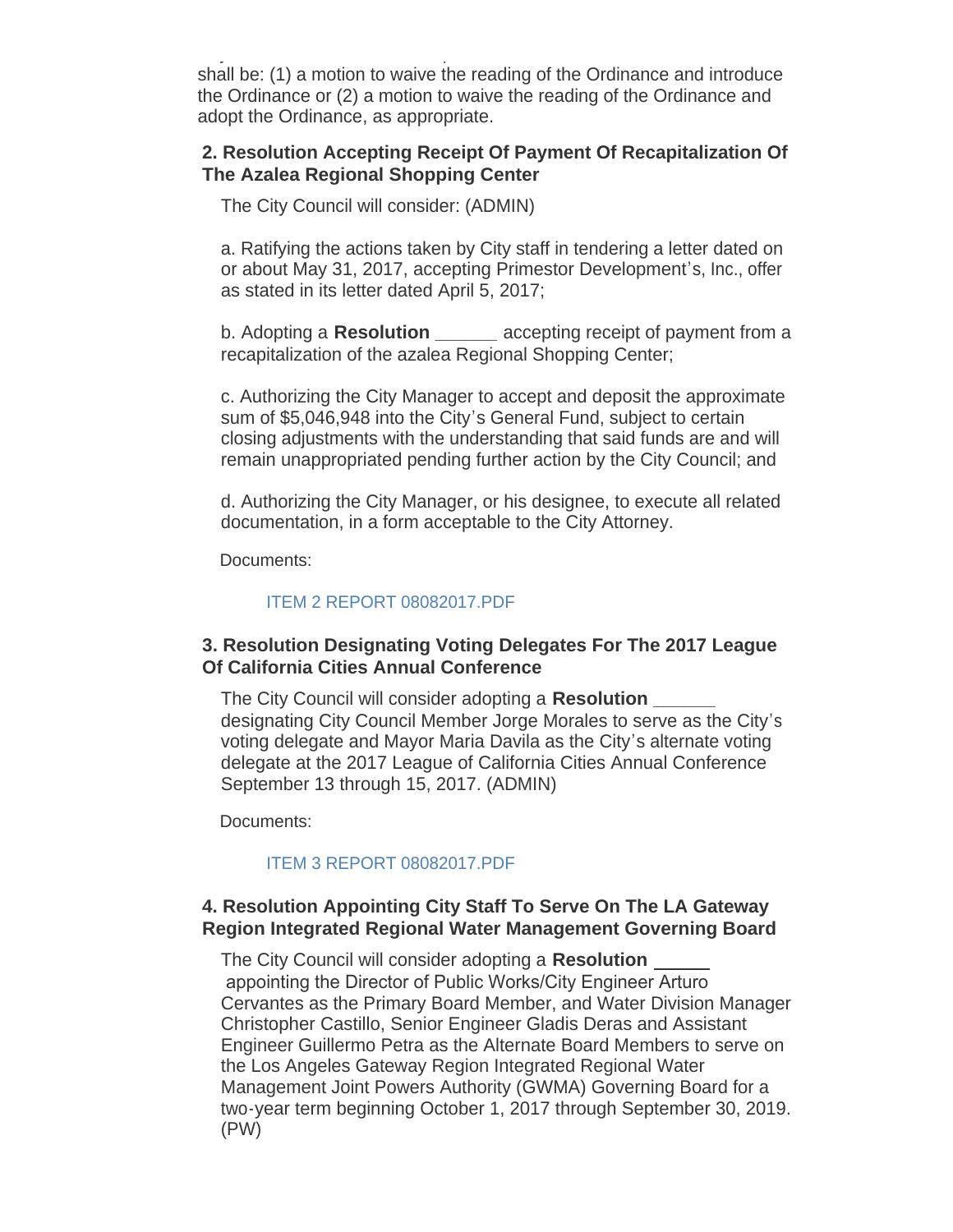Documents:

## [ITEM 4 REPORT 08082017.PDF](http://ca-southgate.civicplus.com/AgendaCenter/ViewFile/Item/4647?fileID=10355)

## **5. Agreement With The Trust For Public Land For Management, Design And Construction Services Of The Urban Orchard Project**

The City Council will consider: (PW)

a. Approving a Professional Services Agreement (**Contract** ) with The Trust for Public Land to provide project management, design and construction support services for the Urban Orchard Project, City Project No. 539-PRK, in an amount not-to-exceed \$381,350; and

b. Authorizing the Mayor to execute the Agreement in a form acceptable to the City Attorney.

Documents:

## [ITEM 5 REPORT 08082017.PDF](http://ca-southgate.civicplus.com/AgendaCenter/ViewFile/Item/4643?fileID=10337)

## **6. Agreement With M.C. Alyea Construction For Parking Lot Improvements At Imperial Highway And Garfield Place**

The City Council will consider: (PW)

a. Approving an Agreement **(Contract\_\_\_\_\_\_)** with M.C. Alyea Construction necessary for the construction of the parking lot improvements at the southeast corner of Imperial Highway and Garfield Place, City Project No. 565-GEN, in an amount not-to-exceed \$75,648;

b. Approving the Notice of Exemption for the parking lot improvements at the southeast corner of Imperial Highway and Garfield Place, City Project No. 565-GEN, and directing the City Clerk to file it with the Los Angeles County Recorder's Office; and

c. Authorizing the Mayor to execute the Agreement in a form acceptable to the City Attorney.

Documents:

### [ITEM 6 REPORT 08082017.PDF](http://ca-southgate.civicplus.com/AgendaCenter/ViewFile/Item/4648?fileID=10356)

### **7. THIS ITEM WAS REMOVED FROM THE AGENDA**

## **8. Change Order No. 2 To Contract No. 3320 With CJ Concrete Construction, Inc., To Construct The Auditorium Entrance Project And Concrete Improvements At Various Locations**

The City Council will consider authorizing the Director of Public Works/City Engineer to approve Change Order No. 2 to Contract No. 3320 with CJ Concrete Construction, Inc., to construct the Auditorium Entrance Project, City Project No. 581-PRK, and concrete improvements at various locations, including Dr. Glenn T. Seaborg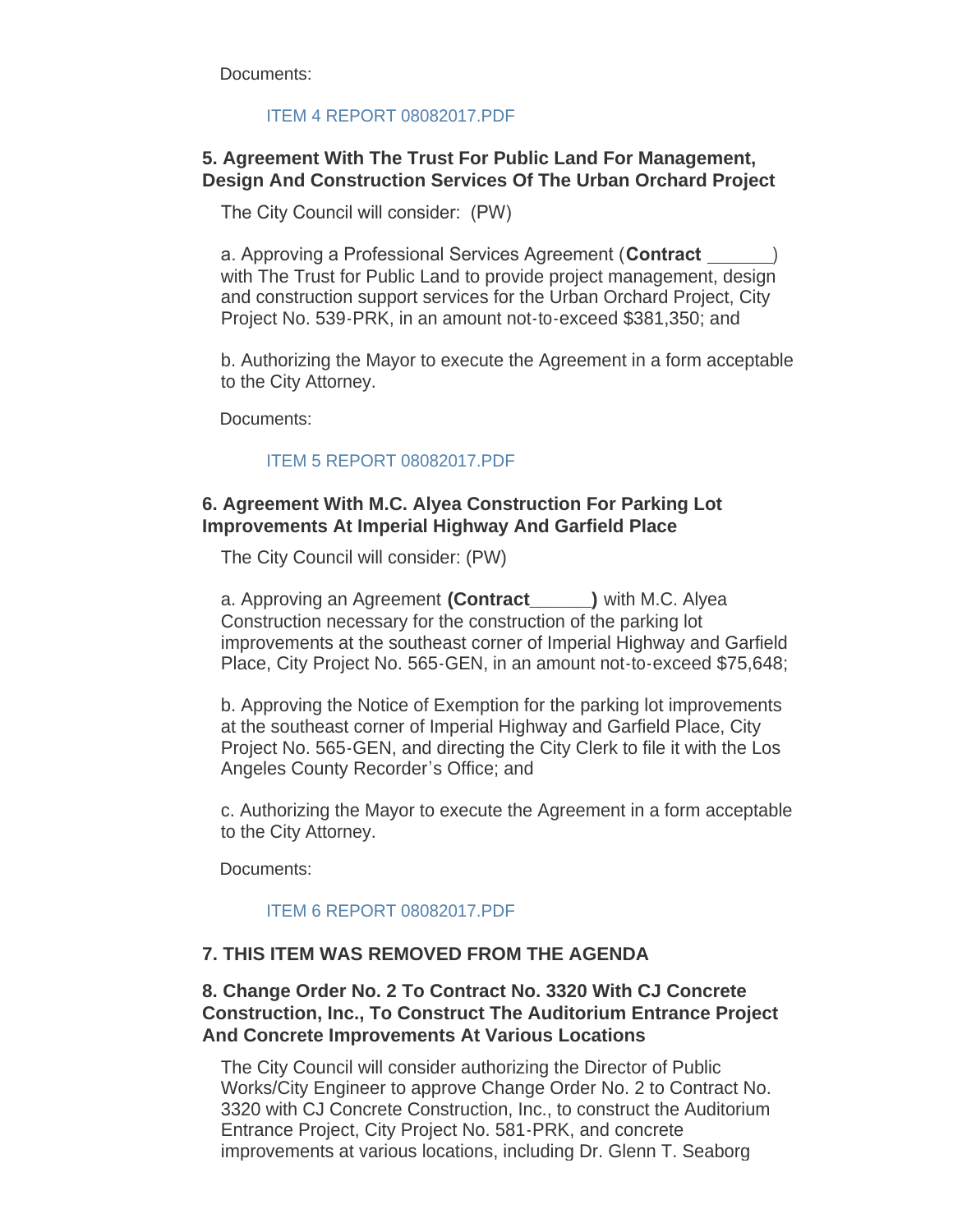improvements at various locations, including Dr. Glenn T. Seaborg Way, in an amount not-to exceed \$199,875.

Documents:

### [ITEM 8 REPORT 08082017.PDF](http://ca-southgate.civicplus.com/AgendaCenter/ViewFile/Item/4649?fileID=10357)

### **9. Quarterly Investment Report Ending September 30, 2016**

The City Council will consider receiving and filing the Quarterly Investment Report for the quarter ended September 30, 2016. (ADMIN SERVICES)

Documents:

### [ITEM 9 REPORT 08082017.PDF](http://ca-southgate.civicplus.com/AgendaCenter/ViewFile/Item/4650?fileID=10358)

### **10. Quarterly Investment Report Ending December 31, 2016**

The City Council will consider receiving and filing the Quarterly Investment Report for the quarter ended December 31, 2016. (ADMIN SERVICES)

Documents:

#### [ITEM 10 REPORT 08082017.PDF](http://ca-southgate.civicplus.com/AgendaCenter/ViewFile/Item/4651?fileID=10359)

### **11. Quarterly Investment Report Ending March 31, 2017**

The City Council will consider receiving and filing the Quarterly Investment Report for the quarter ended March 31, 2017. (ADMIN SERVICES)

Documents:

### [ITEM 11 REPORT 08082017.PDF](http://ca-southgate.civicplus.com/AgendaCenter/ViewFile/Item/4652?fileID=10360)

### **12. City's Annual Statement Of Investment Policy**

The City Council will consider adopting the City's Annual Statement of Investment Policy. (ADMIN SERVICES)

Documents:

### [ITEM 12 REPORT 08082017.PDF](http://ca-southgate.civicplus.com/AgendaCenter/ViewFile/Item/4653?fileID=10361)

## **Reports, Recommendations And Requests VIII.**

**13. Adoption Of City Council Expectations Of Staff; How The City Council Works Together; City Council Goals For Fiscal Year 2017/18; And Legislative Platform For Fiscal Year 2017/18**

The City Council will consider adopting the following documents: (ADMIN)

a. City Council Expectations of Staff;

b. How the City Council Works Together;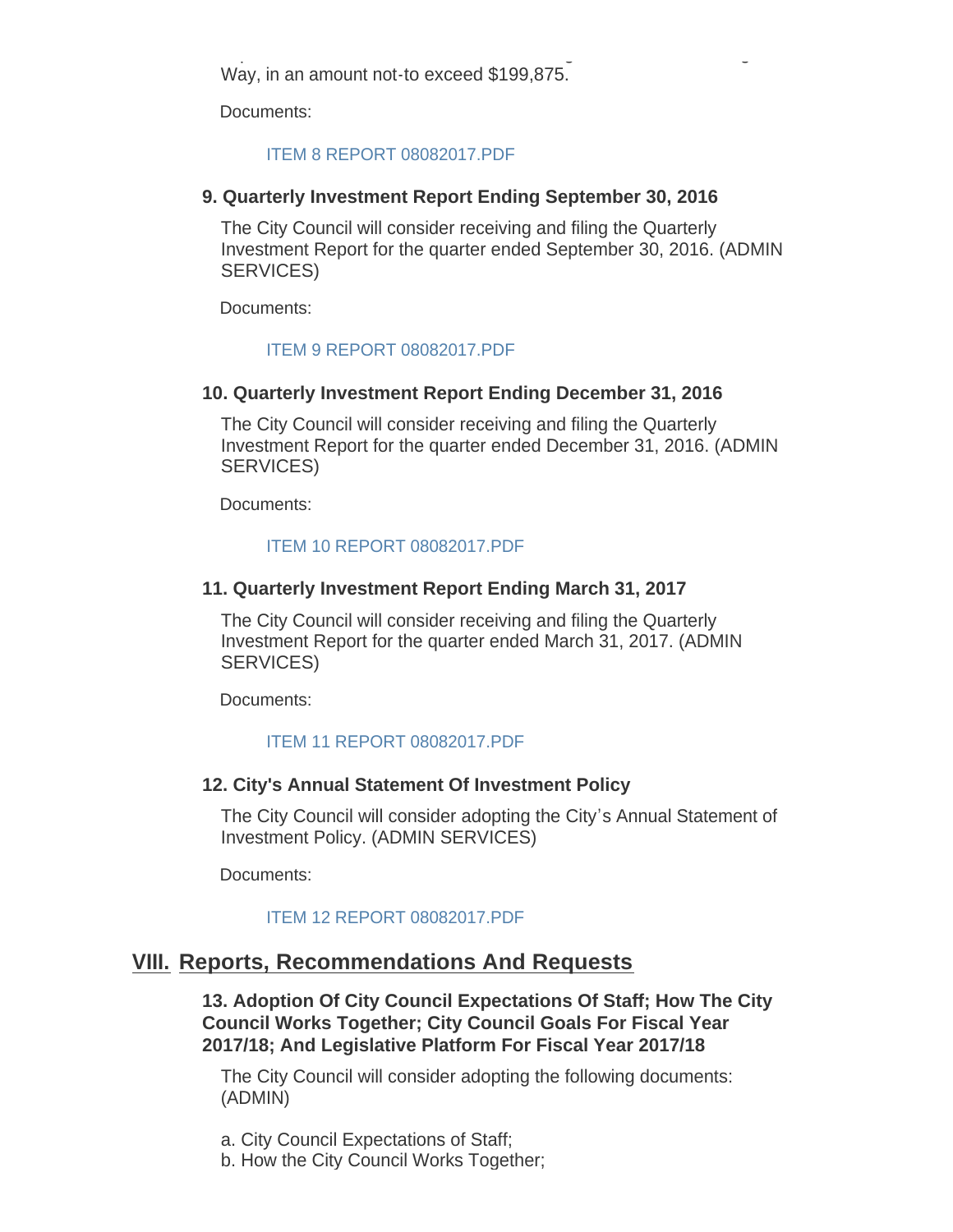- b. How the City Council Works Together; c. City Council Goals for Fiscal Year 20 17/18; and
- d. Legislative Platform for Fiscal Year 2017/18.

Documents:

#### [ITEM 13 REPORT 08082017.PDF](http://ca-southgate.civicplus.com/AgendaCenter/ViewFile/Item/4654?fileID=10362)

## **14. Final Report From The Joint Service Delivery And Benchmarking Project**

The City Council will consider receiving and filing the final report from the joint service delivery and benchmarking project with cities in the Gateway Cities Council of Governments. (ADMIN)

Documents:

### [ITEM 14 REPORT 08082017.PDF](http://ca-southgate.civicplus.com/AgendaCenter/ViewFile/Item/4655?fileID=10363)

## **15. Parks & Recreation Staff's Recommendations On Revitalizing Future Azalea Festivals**

The City Council will consider approving Parks & Recreation Staff's recommendations on revitalizing future Azalea Festivals as listed below: (PARKS)

a. The 2018 Azalea Festival needs an "anchor" weekend that consists of the following:

- 1. Carnival
- 2. Music Festival with possible beer & wine garden (outside contractor)
- 3. Food Event
- 4. Fireworks Show;

b. Multiple Sports Tournaments on the three preceding weekends organized by local youth sports organizations;

c. Inclusion of specialty events such as:

- 1. Miss South Gate
- 2. Miss Azaleita
- 3. Fashion Show; and

d. The Azalea Festival needs to be organized and managed by Parks & Recreation Staff with volunteer assistance from outside organizations to help with events rather than community members organizing and managing the Azalea Festival.

Documents:

### [ITEM 15 REPORT 08082017.PDF](http://ca-southgate.civicplus.com/AgendaCenter/ViewFile/Item/4656?fileID=10364)

#### **16. Warrants**

The City Council will consider approving the Warrants and Cancellations for August 8, 2017. (ADMIN SERVICES)